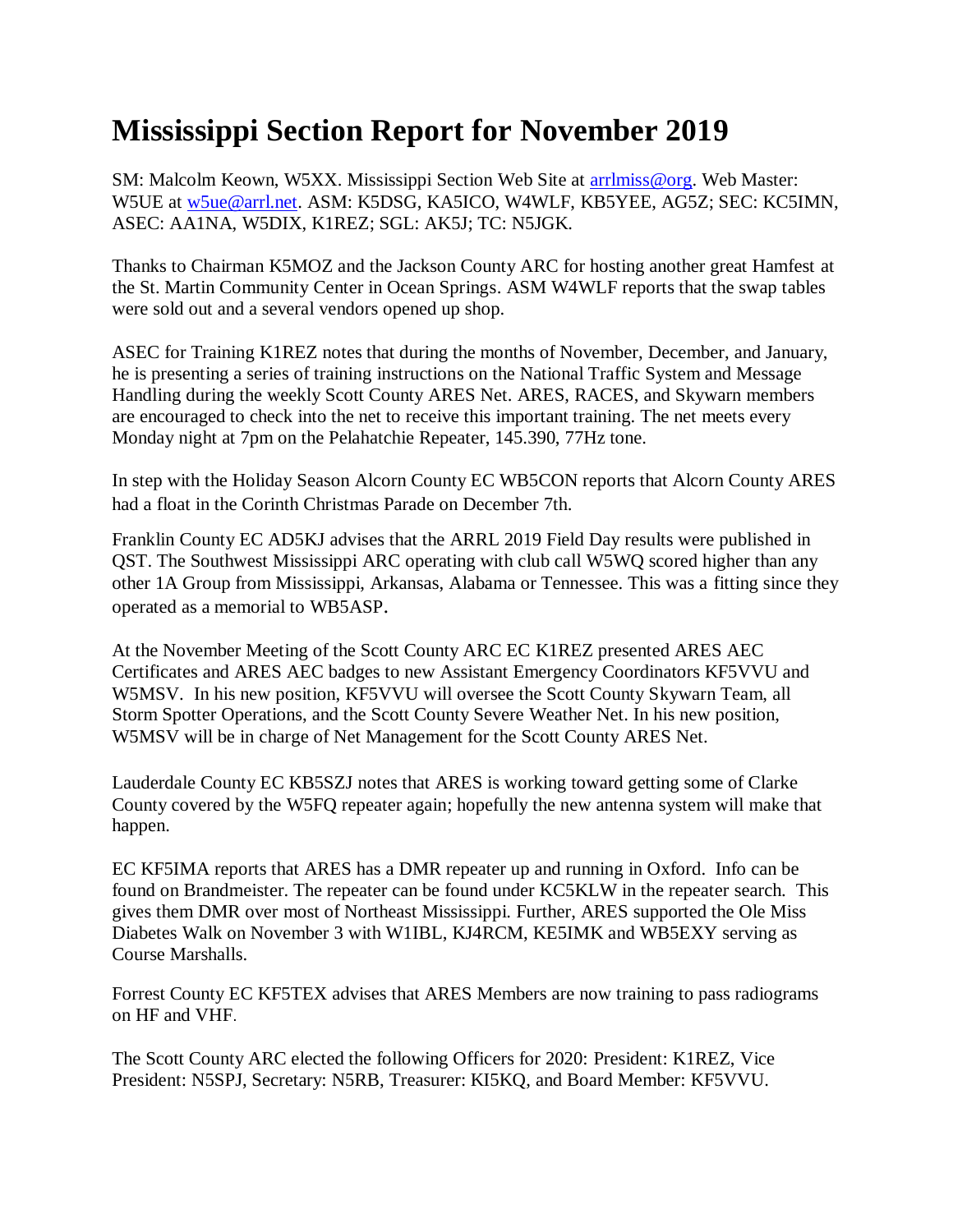And on your notepad, pencil in the annual On-the-Air New Year's Eve Party on December 31, the Capital City Hamfest in Jackson on January 24-25, and the Mississippi QSO Party on April 4-5.

Congratulations to the following on their upgrades in November: KI5DLE, Bryce – Horn Lake; KI5EXB, David – Amory; WB5EXY, Robert – Oxford; KI5FTG, Paul – Smithville; KI5GVM, Starkville; and KE5IMK, Britt – Oxford.

Also, congratulations to KD4QFH, who passed ARRL Course EC-001, Introduction to Emergency Communications, and K5RFL who completed ARRL Course PR-101 on Public Relations.

Welcome to the following new Hams in Mississippi in November: AG5XG, Matthew – Waynesboro; KI5GZS, Jonathan – Olive Branch; KI5HBU, Charles – Oxford; KI5HCJ, Jacob – Biloxi; KI5HCK, Aidan – Vancleave; KI5HCM, Earl – Collinsville; KI5HCN, Scott – Vancleave; KI5HCO, Owen – Ocean Springs; KI5HCP, Loren – Waynesboro; KI5HGY, Bruce – Ridgeland; and KI5HHV, Connor – Meridian.

Also, welcome to the following new ARRL Members in November: KI5GIG, Mark – Caledonia; KE5GIU, Louis – Bay Saint Louis; KI5GWW, Timmy – Flora; KI5HCM, Earle – Collinsville; KI5HGY, Bruce – Ridgeland; KD5JAQ, Joy – Natchez; N5KKG, Frank – Laurel; AE5PK, Charles – Saltillo; and NH7PN, Bryan – Jackson. The Mississippi ARRL membership is now 981 up four from last month.

And lastly, but not least, welcome to AA1NA as ASEC for Operations, K1REZ as ASEC for Training, and KJ4NJT as AEC for Harrison County.

SEC/ASEC Reports for November 2019: KC5IMN (SEC), W5DIX (ASEC – Digital), K1REZ (ASEC – Training).

EC Reports for November 2019: WB5CON (Alcorn), AE5FK (Walthall), KF5IAY (Carroll/Montgomery), KA5ICO (Chickasaw), KF5IMA (Lafayette), AD7KJ (Franklin), AF5NG (Marion), KD5NDU (AEC)(Yalobusha), AF5PO (Tishomingo), K1REZ (Scott), AE5SK (AEC)(Copiah, Hinds, Madison, Rankin), AA5SG (Jones/Wayne), KB5SZJ (Lauderdale), KF5TEX (Forrest), KG5WJM (Jasper), W4WLF (Harrison), KF5WVJ (DeSoto), KG5TTU (Tate), KB5ZEA (Attala), N5ZNT (Lincoln/Wilkinson), and KB0ZTX (Marshall).

OES Report: WB5AKR. Larry reports making several trips to the Lauderdale County EOC to get the VHF packet and Winlink HF Stations on-the-air.

Club Newsletter/Reports (Editor): the Meridian ARC Spark Gap (W5MAV)

HF Net Reports – sessions/QNI/QTC (Net Manager)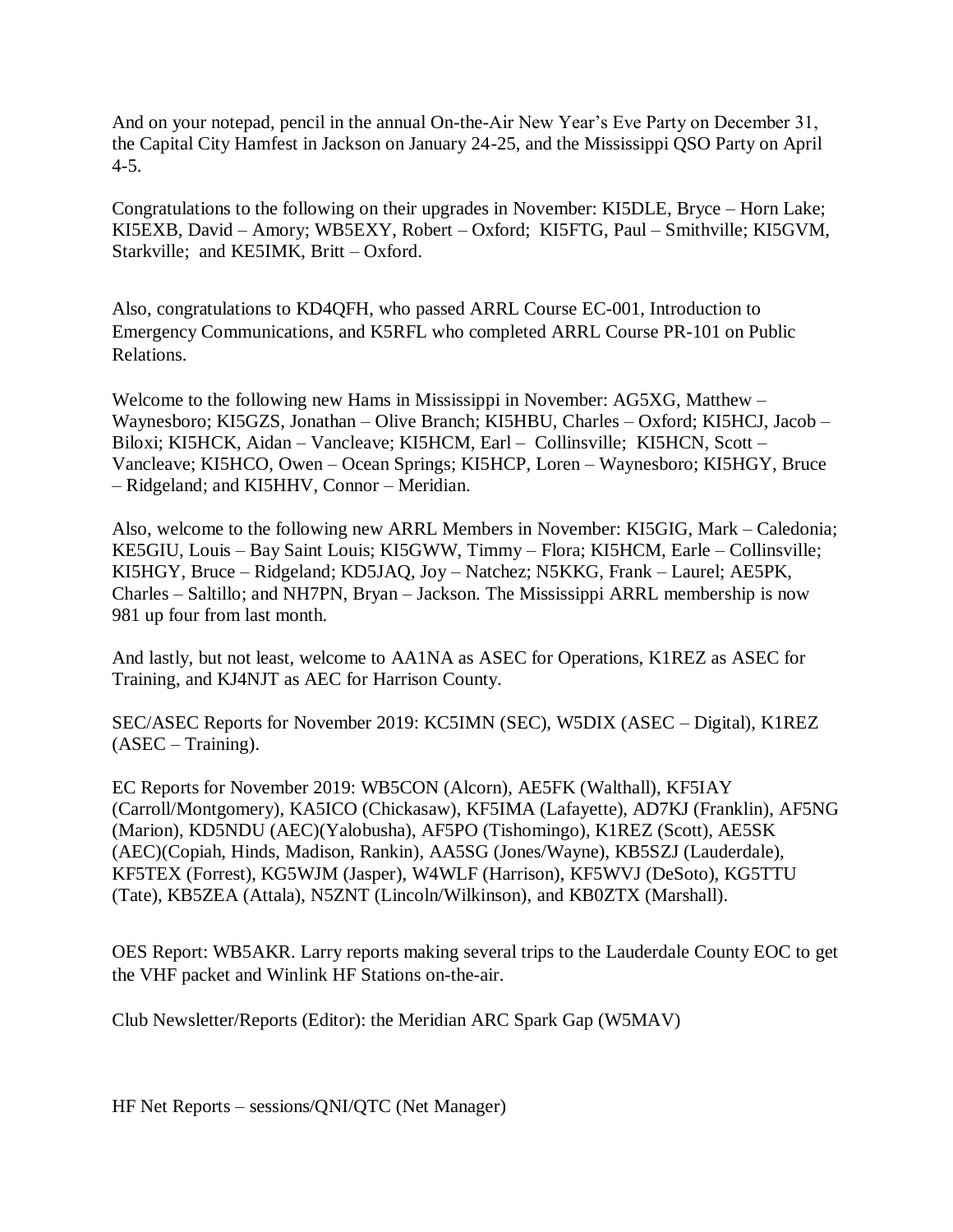Hattiesburg ARC 10 M Net 4/40/0 (KD5XG) K5TAL 80M SSB Net 4/40/0 (WV5Q) Magnolia Section Net 30/1212/9 (KA5ICO) MS Baptist Hams Net 3/13/0 (WF5F) MSPN 30/2000/5 (W5JGW)

VHF Net Reports - sessions/QNI/QTC (Net Manager)

Alcorn County ARES 4/44/0 (WB5CON)

Capital Area Emergency Net 4/44/0 (K5XU)

DeSoto County Training and Information Net 4/65/0 (KF5WVJ) One Skywarn Operation

Forrest/Perry Counties Net ARES 2/22/0 (KF5TEX)

Hattiesburg ARC 2M Net 4/64/8 (KD5XG)

Hattiesburg ARC Simplex Net 1/12/0 (KD5XG)

Jackson ARC Emergency Net 3/32/0 (K5XU)

Jasper County ARES Net 3/17/0 KG5WJM)

Jones/Wayne Counties ARES 4/46/0 (AA5SG)

Lowndes County ARES 4/61/1 (KF5AZ)

Madison County ARES 3/17/0 (W5DIX)

Marion County ARES Net 4/22/0 (AF5NG)

Marshall County ARES – meets with DeSoto County Net (KB0ZTX)

Meridian Area Emergency Net 3/47/0 (KB5SZJ and KF5ETN)

Metro Jackson ARES Net 2/16/0 (AE5SK)